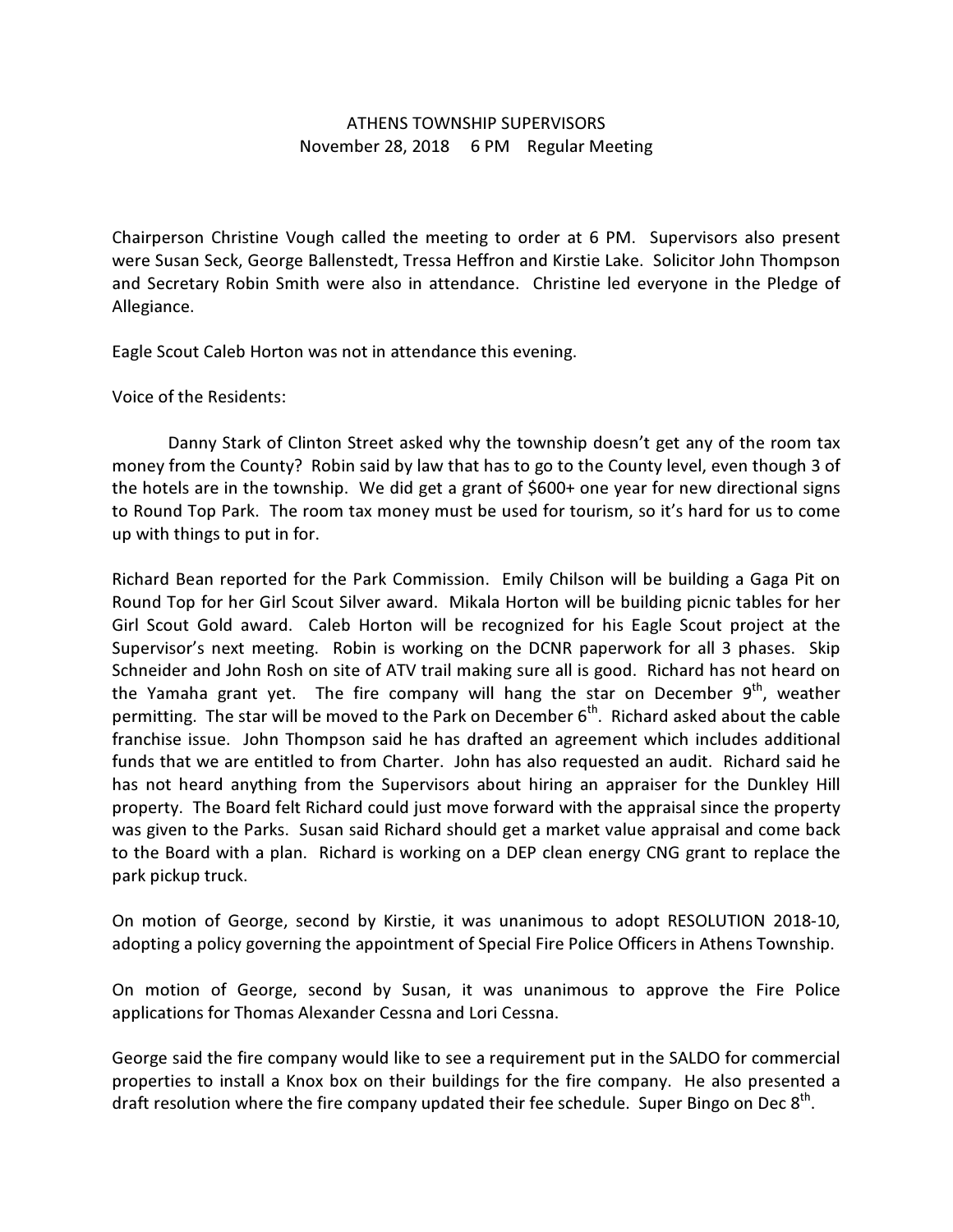Page Two Athens Township Supervisors November 28, 2018

On motion of Tressa, second by Christine, it was unanimous to pay the monthly invoices as presented. A complete listing of revenues and expenditures is on file in the office of the Treasurer.

John Thompson will email the draft Purchasing Policy and resend the Credit Card Policy for consideration at our December  $19<sup>th</sup>$  meeting. John also had a resolution that was adopted by Valley Joint Sewer Authority extending the life of the Articles of Existence for 50 more years. He also had a resolution that our Board needed to adopt in conjunction with this. On motion of Kirstie, second by Susan, it was unanimous to adopt RESOLUTION 2018-11 extending the life of the Articles of Existence for 50 more years.

The Stormwater Maintenance agreement for Microtel was signed. This had been approved when the Microtel land development was approved, but a signed copy had never been recorded.

It was decided to hold our Christmas luncheon on December  $21<sup>st</sup>$  at noon.

The monthly meetings for the Board of Supervisors will continue as the last Wednesday of each month at 6 PM, with exceptions being November  $20<sup>th</sup>$  and December  $18<sup>th</sup>$ .

On motion of George, second by Kirstie, it was unanimous to reappoint Steve Sumner to the Valley Joint Sewer Authority Board for a term to expire 12/31/2023.

On motion of Susan, second by Tressa, it was unanimous to reappoint Meade Murtland to the Athens Township Authority Board for a term to expire 12/31/2023.

On motion of Christine, second by George, it was unanimous to approve the minutes of October 31 and November 13, 2013 as written.

On motion of Kirstie, second by George, it was unanimous to accept the monthly reports as presented.

On motion of Tressa, second by George, it was unanimous to approve the renewal of Ed's membership in the National Association of Floodplain Managers.

Correspondence/Information was as listed in the meeting agenda.

Chairperson Vough took the Board into executive session for personnel and pending litigation at 6:45 PM. The regular meeting reconvened at 8:07 PM.